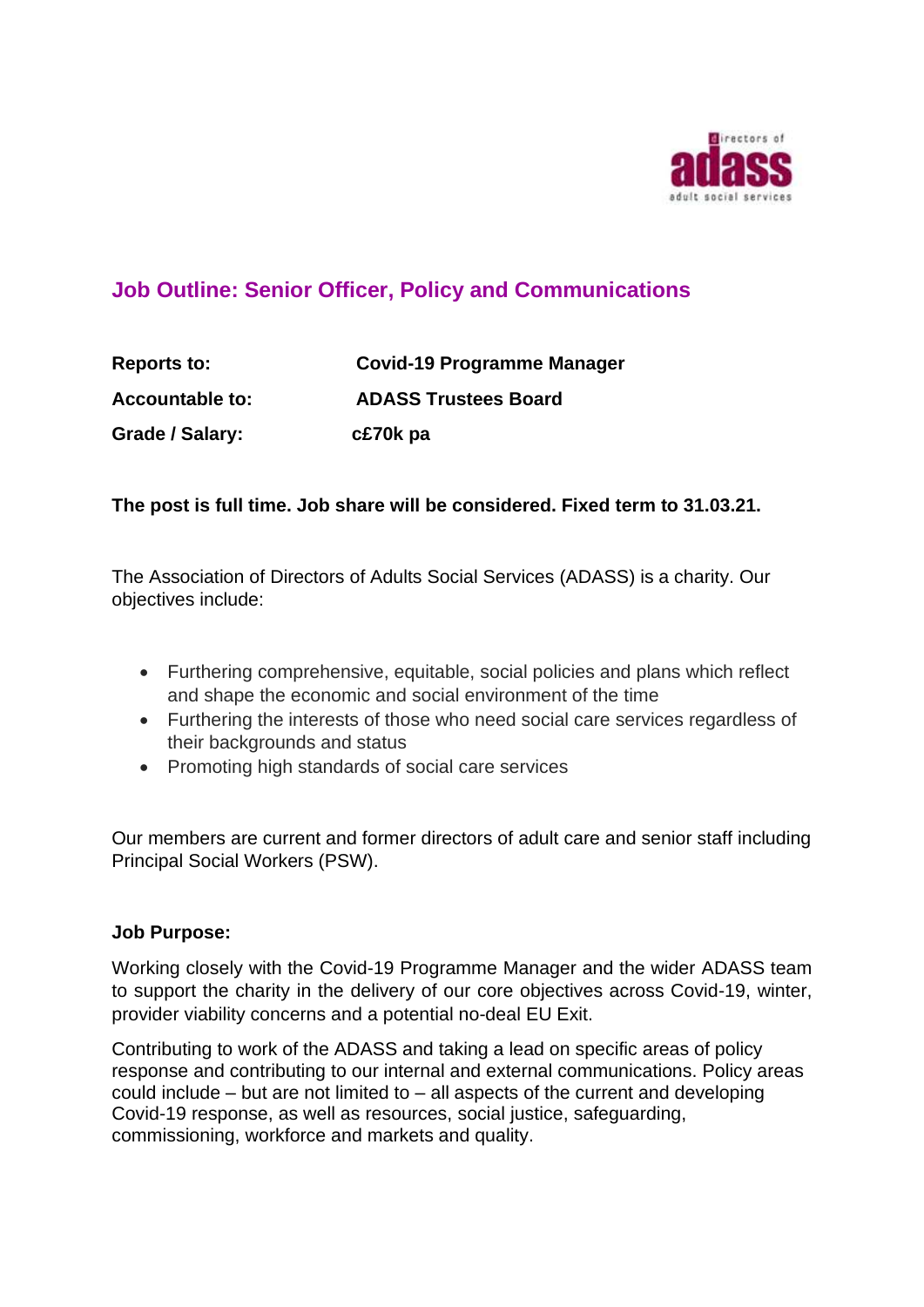It will include key communications internally and with partners supporting ADASS Trustees and Regional Chairs.

## **Key Deliverables:**

- 1. To work with the Covid-19 programme Manager, Chief Officer and senior officers to co-ordinate and support ADASS regional leads and other staff to provide experience and knowledge into the implementation of a wide range of work across adult social care over the crisis whilst maintaining and influencing longer term funding and reform.
- 2. To cover the breadth of programme areas including care, markets, Care Act Easements, winter, Covid 19 specific work on PPE, testing and vaccination, in the context of DHSC and ADASS priorities role in areas of policy/service development and implementation. These project areas could fall across the range of adult social care functions, including social justice, sustainable health and care systems, care markets, resources, digital and workforce. This will involve working at pace across the ADASS team and ensuring there is material communicated for Trustees, Regional Chairs and leads and the membership as a whole.
- 3. To shape and the support the delivery of the charity's internal and external communications functions.
- 4. To contribute to the overall delivery of the DHSC Covid funded programme alongside the staff team, the ADASS Executive and a range of stakeholders.

### **In particular this will involve:**

- 1. Monitoring and co-ordinating the programme alongside ADASS and CHIP (the Care and Health Improvement Programme which is joint with ADASS and LGA). Providing senior social care expertise to the programme and bringing an experienced professional perspective working with ADASS national and regional teams and leads.
- 2. Developing and providing credible policy or practice advice and analysis to the team and preparing policy and practice advice and written material for dissemination and briefings prior to meetings with Ministers, senior civil servants, conferences, seminars and the media.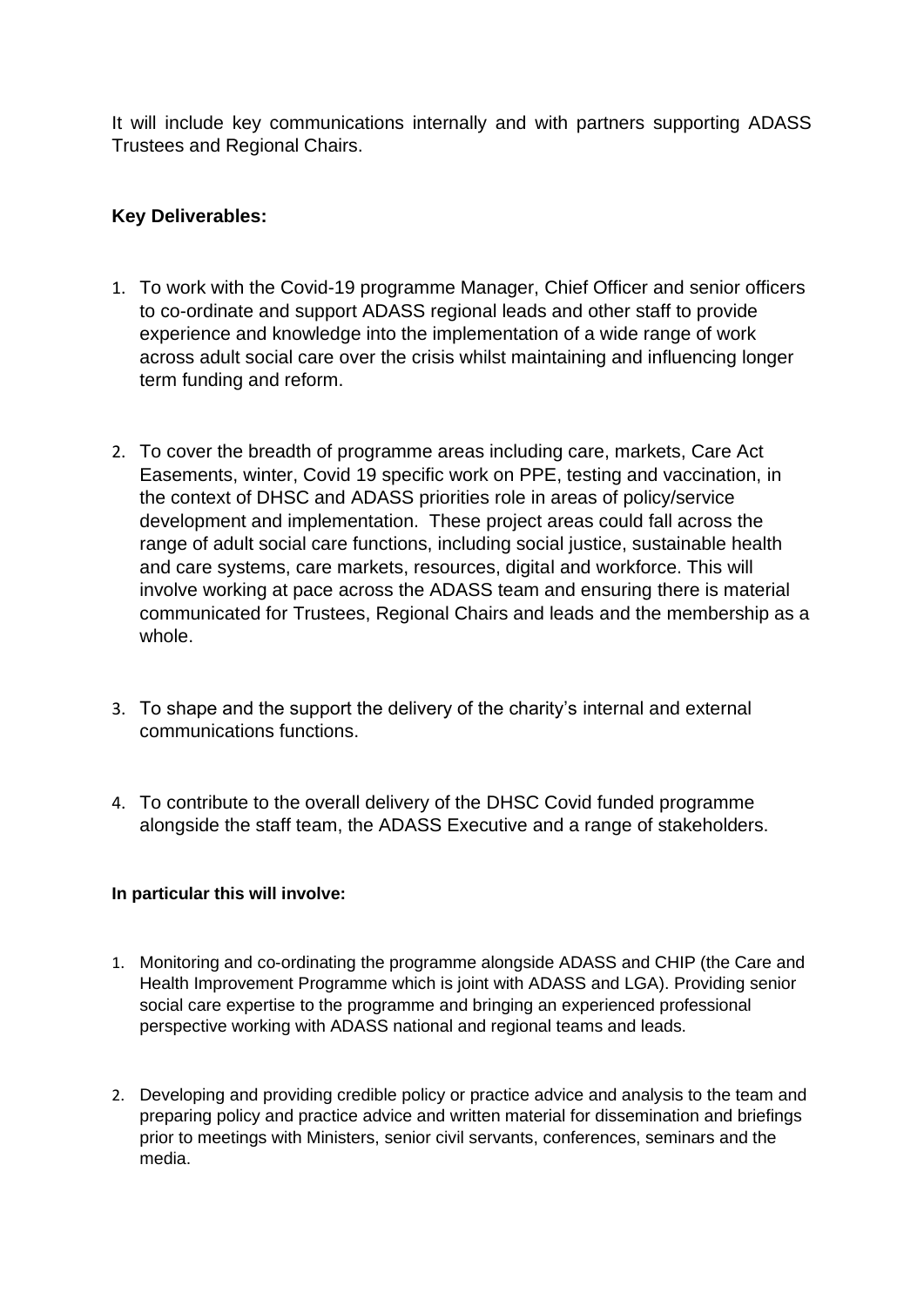- 3. Representing ADASS with credibility and authority to local and central government and health, private and voluntary sector partners and being able to influence. In doing this to promoting and raising the national role and professional work of the Association.
- 4. Supporting, co-ordinating work to shape and deliver the programme and ensure it is congruent with ADASS' priorities and annual business plan, which have been adjusted to reflect our Covid-19 responses and with regional programmes.
- 5. Maintaining support, engagement and commitment to the development and delivery of social care from core partners (LGA, Providers, NHSE, DHSC, CQC, major charities and think tanks) and encouraging the alignment and sharing of resources, soft intelligence and a contribution to the growth of the recognition of the value of social care.
- 6. Working with the ADASS Chief Officer, Covid-19 Programme Manager, the staff team and with the Trustees and regional leads to share transferable policy and practice and to maximise communication and effectiveness.
- 7. Working with ADASS Trustees and regional leads to understand the implementation challenges for local authorities in regions and exploring ways to address these.
- 8. Gathering evidence, commissioning and disseminating data, research and analysis, preparing reports, presentations, policy papers and briefings relating to specific areas of work; contributing to external briefings, publicity and marketing materials for ADASS.
- 9. Support ADASS meetings e.g. through organisation of meetings, producing papers and minutes and ensuring follow up actions are completed.
- 10. Developing content for internal communications events, publications and the press and media.
- 11. Representing the Programme Manager, Chief Officer and Deputy Chief Officer.
- 12. Working as part of the ADASS team, contributing towards building a culture of flexible and collaborative team working to ensure that the Association meets its implementation plans and priorities within available resources and responds effectively to new and changing requirements.